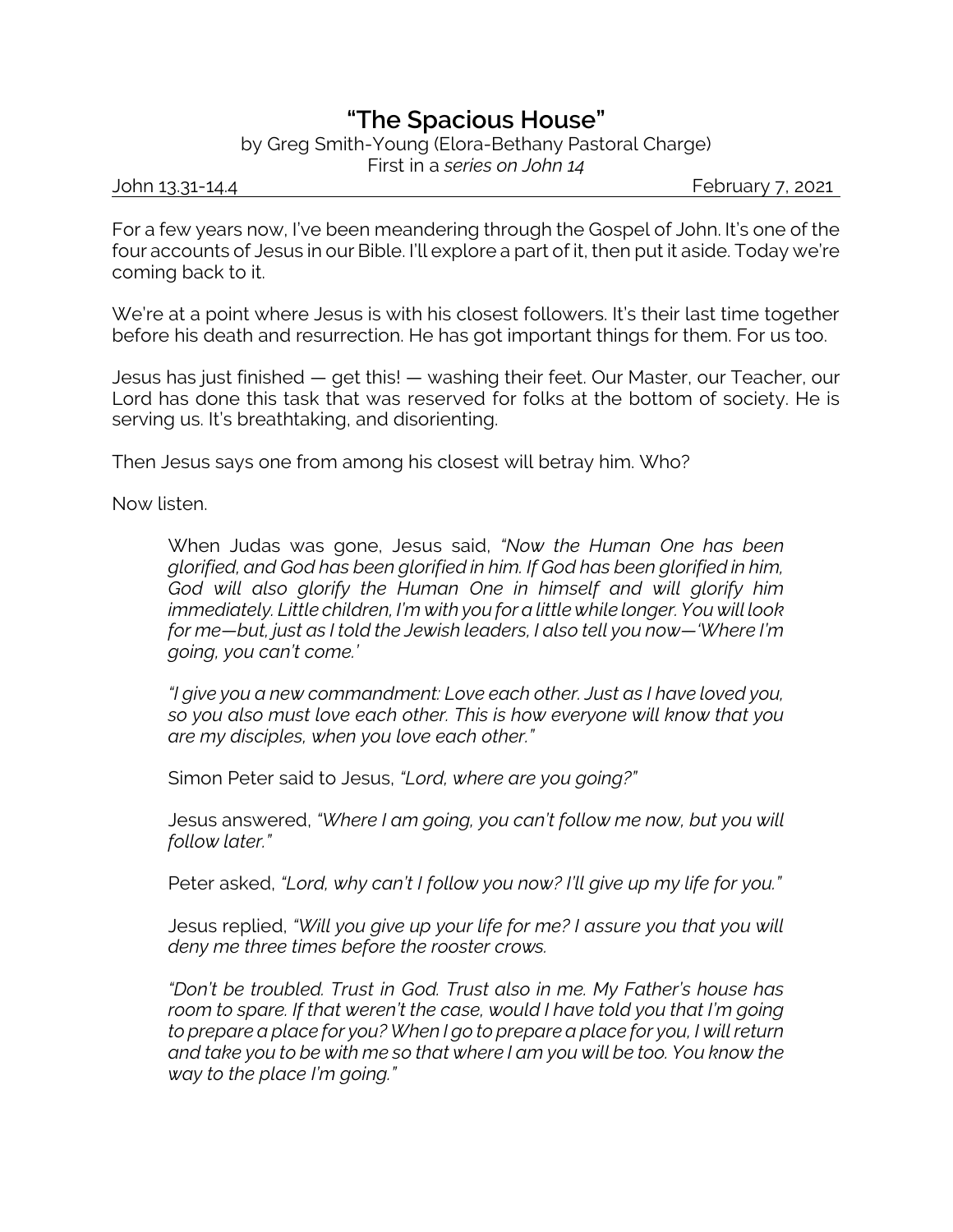What's going on here?

Our Lord has carried out — in that culture — a slave's task. He's washed our grimy feet.

He's saying one of us is about to betray him.

Peter, who seems so strong, to save his own skin is going to deny knowing Jesus.

Jesus is talking about going away, but we can't go with him, not yet.

Jumping ahead . . . very soon Jesus will be arrested. He'll be put through a sham trial. He'll be tortured. Condemned. Executed on a cruel cross. Jesus will be gone, ripped away.

III

Feel what this is already doing to them. And what will be churning inside them as they're dragged through the next hours and days.

There's a Greek word that's used here, *tarasso*. Agitated. Stirred up. Shaken.

Not many of us have been through that sort of experience, though I know some have. Still, can we imagine it? We've had our own experiences. We've been bewildered, things have crashed onto us, and we've been afraid. Not known what to do. No idea where to go. The signposts, the things we'd oriented our lives by, they were giving mixed-up directions, or maybe they were gone.

Shaken and stirred up. *Tarasso*.

This pandemic is different from what those first disciples were experiencing. It doesn't have the same moment-by-moment intensity. No, it's this long and getting-longer, drawn-out stretching, exhausting, numbing confusion and draining.

Shaken and stirred up. *Tarasso*.

When a marriage fractures apart.

When someone dies. My family is experiencing that this week, and as hard as it's been, we know it's just beginning.

Shaken and stirred up. *Tarasso*.

We're waiting for God to show up and calm things down. It's part of the God jobdescription, right? At least as we imagine it.

But Jesus, he's talking about going away somewhere, and without us!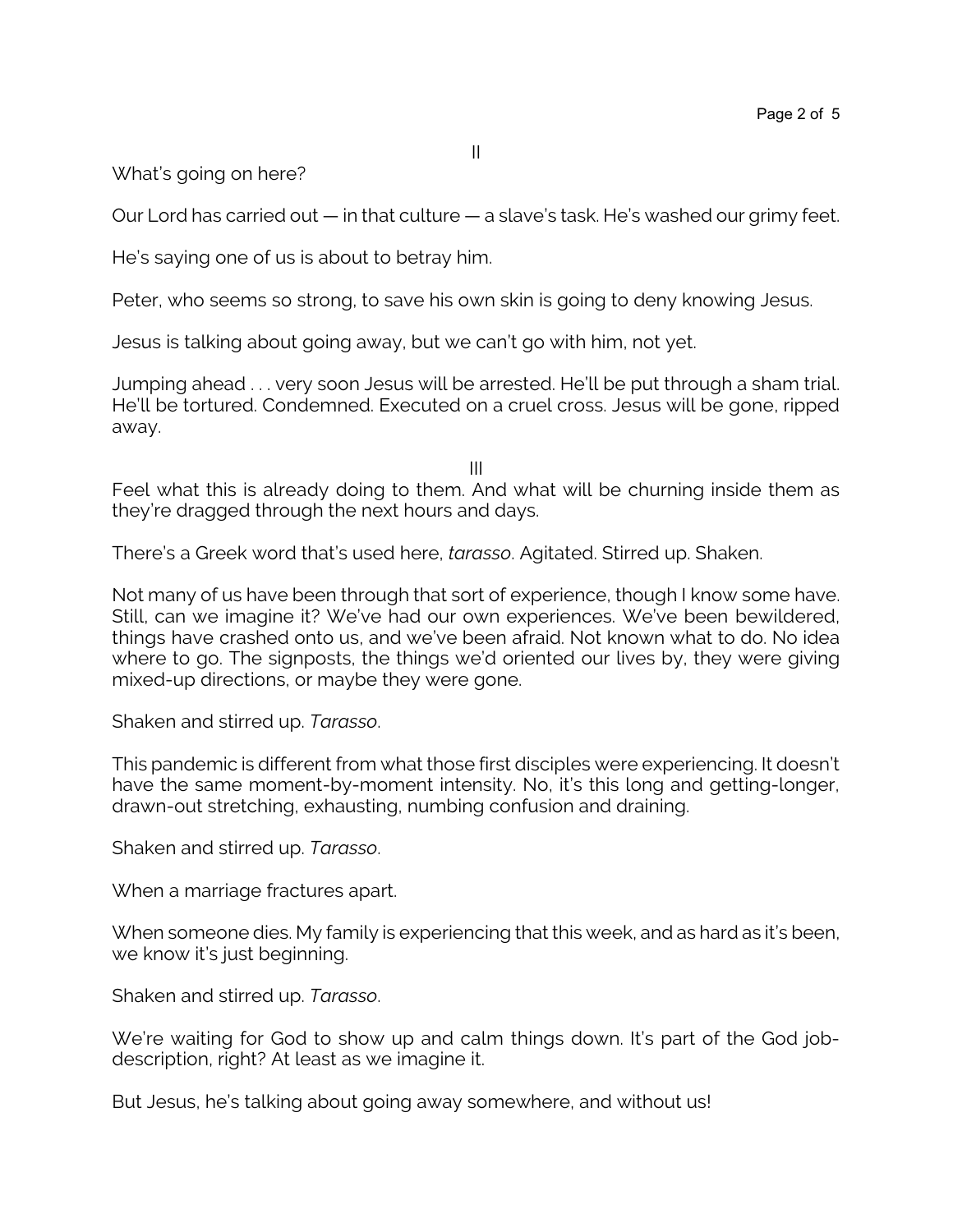IV

But listen to what Jesus says about this place he is going to.

He calls it his "Father's house."

There is one place Jesus has called his "Father's house." It's where his parents found him when he was a preteen and had wandered off. It's where he caused a near-riot, throwing out those who had made it their marketplace.<sup>1</sup> It's the Lord's Temple in Jerusalem, Jesus' heavenly Father's House.

These people knew God is everywhere. God is the Creator of all that is everywhere, everything physical and spiritual, and God's presence fills all creation.

The Temple, though, was that most-thin place where heaven and earth overlapped,<sup>2</sup> and God's Presence was thickest.

This is where Jesus says he is going.

But reading ahead to what comes after, Jesus never goes to the Temple. He's been there before, many times, but in the hours before he dies, and even after his resurrection, he does not go back. What's he talking about, then?

Also, this promise he's giving to those first disciples, he's also giving to us. But the Jerusalem Temple was destroyed just forty years later. It's long gone. So we're not going there.

So what's his "Father's House" Jesus is talking about?

Some place that is Temple-like? Maybe it's a reality that Temple was pointing to, an existence that's thick with God's Presence.

Is it the heaven we can go to when we die? After all, this passage gets read all the time at funerals. I think so. Though maybe it's even more.

I wonder if it is when, in the fullness of time, God remakes all of creation, and everything is renewed and restored, and everywhere is God-filled in ways we, at this point, find unimaginable. After death, God gives us the beginning of experiencing it.

<sup>1</sup> Luke 2:49 and John 2:16.

<sup>2</sup> N. T. Wright, John for Everyone, Part 2 (Louisville: Westminster John Knox, 2004), 58.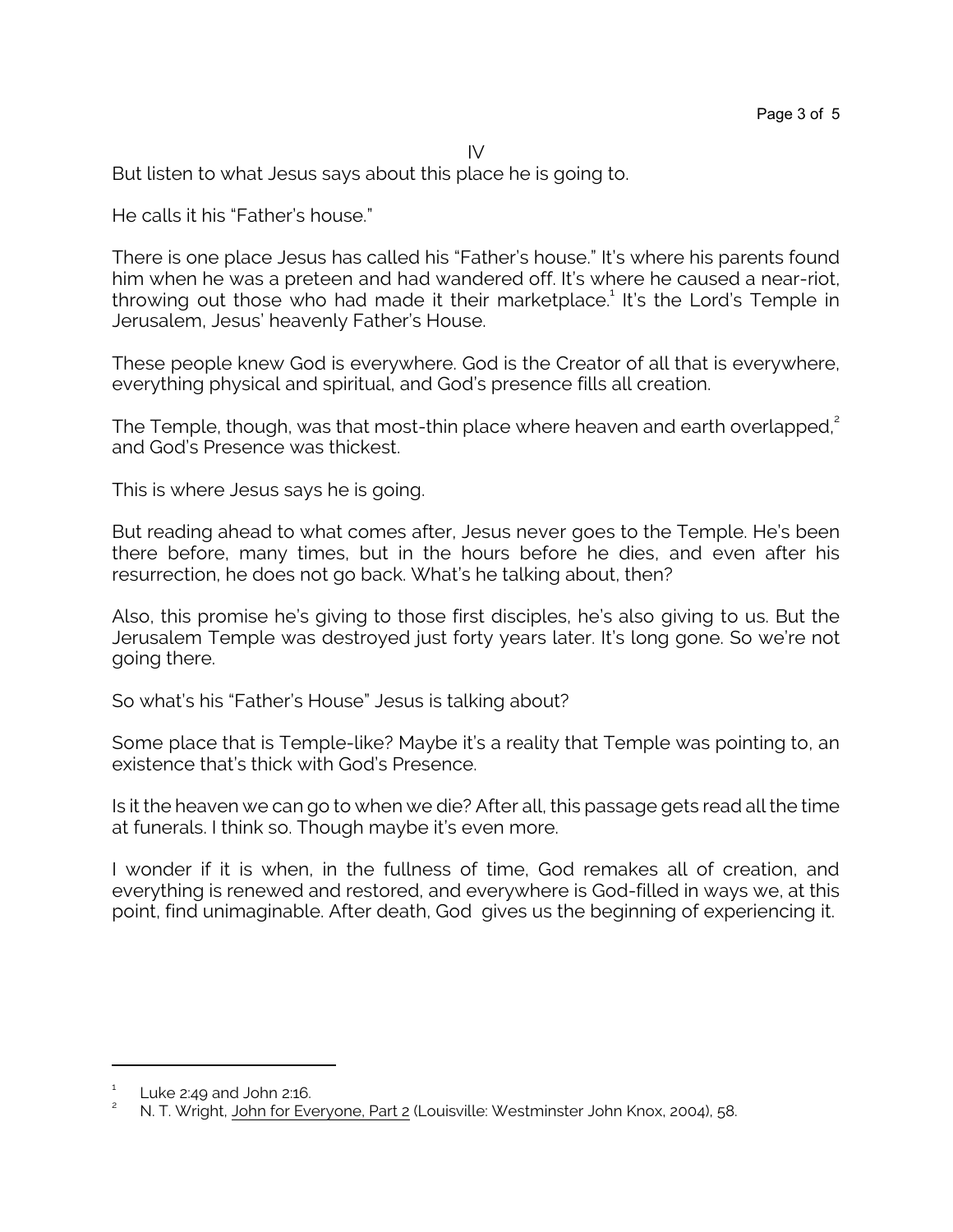What else does Jesus say about it?

It's spacious.

In the translation many of us are familiar with, it says *"In my Father's house are many mansions."* That's the King James Version. To our ears, that can be misleading. We hear "mansion," and we think of huge homes where rich people live.

But in the King James days, the early 1600s, it did not have that meaning, not yet. *"Mansion"* simply meant a place to live.<sup>3</sup> That's why more current translations will say "many rooms" or "many dwelling places."

The idea is that this heavenly, and maybe earthly, God-filled reality is spacious. There will be plenty of room, more than enough. There is nothing cramped about it. There is nothing limited. There will never be a "No Vacancy" sign hanging out front.

In that Father-House Temple in Jerusalem, only a select few could go inside, the priests. And the most precious place, the "holy of holies," only one, the high priest, once a year.

In this picture Jesus is painting and promising, however, the Father's House will have plenty of room for everyone.

VI

Remember Jesus says he is leaving? His death and his resurrection together, they are his departure. He is going to go ahead of those first disciples, and he has gone ahead of us. He's gone to get it all ready. When he completes his saving work, Jesus begins this new reality, this Father's House fullness.

Really, it's such a simple and beautiful picture. Jesus is the host, getting your place ready for you to arrive. He's setting it up perfectly for you. So you will right away be at home, home in a way you have never experienced before.

There is even more, though. It's not that Jesus has disappeared, and is off somewhere else while we're stuck here. He has sent his Spirit, the Holy Spirit, more of God's Presence, to comfort and companion us. By the Spirit, Jesus continues to be among us, and within us, leading us, teaching us, defending us, saving us.

And when the time is exactly right, he is going to move us into his Father's House. He's

<sup>3</sup> Se[ewww.merriam-webster.com/dictionary/mansion](https://www.merriam-webster.com/dictionary/mansion,), and [www.etymonline.com/word/mansion,](https://www.etymonline.com/word/mansion,) and the discussions here [hermeneutics.stackexchange.com/questions/13735/john-142-why-dwelling-places-in-nabre](https://hermeneutics.stackexchange.com/questions/13735/john-142-why-dwelling-places-in-nabre) and here [sharperiron.org/article/mansion%E2%80%9D-over-hilltop](https://sharperiron.org/article/mansion%E2%80%9D-over-hilltop).